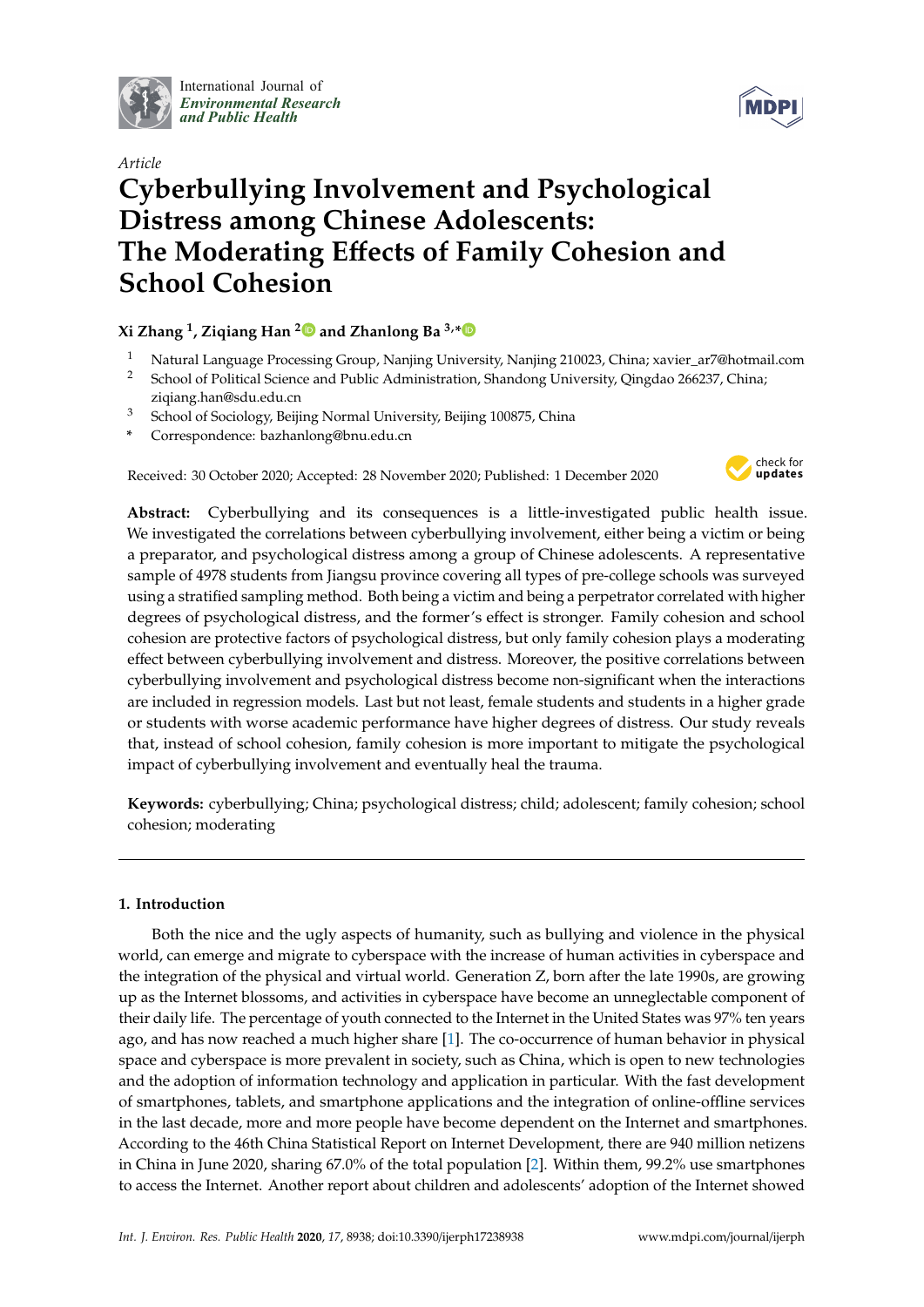that 99.2% of the Chinese children and adolescents have experience of accessing the Internet in 2020, and 78% of the youth started to use internet service under the age of 10 [\[3\]](#page-8-2). The vast and deep integration of virtual and physical life, such as online shopping, digital payment, online gaming, online socialization, online study, etc., has made human activities in cyberspace much more prevalent than ever, and this trend will keep continuing in the predictable future.

Cyberbullying is becoming more common with children and adolescents' increasing activities in cyberspace [\[4\]](#page-8-3). It refers to acts intended to harm others who cannot defend themselves using information communication technologies (ICTs) or in cyberspace [\[5,](#page-8-4)[6\]](#page-8-5). Generally, there are two types of cyberbullying assessment instruments [\[7](#page-8-6)[–9\]](#page-8-7). The first type usually describes or defines cyberbullying first and then asks the respondents to rate the prevalence or frequency of cyberbullying involvement. The other kind usually inquires about the occurrence of concrete cyberbullying behaviors, such as verbal or relational bullying in cyberspace. The prevalence of cyberbullying perpetration, victimization, and their overlap varies in different countries and research contexts, and there has been an increasing trend in recent years [\[10\]](#page-8-8). A recent review found that Canada and China have a higher prevalence of cyberbullying from the victim's perspective, while Australia, Sweden, and Germany have a relatively lower occurrence rate compared with other countries included in the survey. The median prevalences in these countries from the studies included in this review were 23.8% (Canada), 23.0% (China), 5.0% (Australia), 5.2% (Sweden), and 6.3% (Germany) [\[10\]](#page-8-8), while the prevalence of being a perpetrator, a victim or both in the United States ranged from 1% to 41%, 3% to 72%, and 2.3% to 16.7%, respectively [\[11\]](#page-8-9). Cultural differences and Internet accessibility are the possible reasons for such a difference across these countries [\[10\]](#page-8-8). This review also showed a lack of cyberbullying studies from China, a similar observation from another school bullying review in 2010 [\[12\]](#page-8-10). Thus, more studies on cyberbullying in China should be conducted.

Cyberbullying experience can cause various mental health, social-psychological, and behavioral problems, such as emotional and psychological distress, social anxiety [\[13\]](#page-8-11), aggression and hostility [\[14\]](#page-9-0), fear, depression, hyperactivity disorder, substance use [\[13\]](#page-8-11), self-harm [\[15\]](#page-9-1), and even suicidal ideation and attempts [\[13](#page-8-11)[–16\]](#page-9-2). As the early stage of the consequence of cyberbullying involvement, psychological distress can lead to other severe mental health and behavior problems, such as suicide [\[17\]](#page-9-3). Prior studies indicated that cyberbullying's indirect effect on suicidal ideation through psychological adjustment was actually more massive than cyberbullying's direct effect [\[18\]](#page-9-4). Moreover, a study from Canada indicated that the cyberbullying victimization experience predicted psychological distress and low self-esteem over other bullying forms in schools [\[19\]](#page-9-5). Meanwhile, cyberbullying perpetration is not only correlated with psychological difficulties and lower quality of life [\[20\]](#page-9-6) but is also associated with external problematic behaviors over time [\[21\]](#page-9-7). Therefore, it is essential to investigate the impact mechanisms between cyberbullying involvement and psychological distress and protective factors.

There are generally two groups of moderators between cyberbullying experience and the social-psychological consequences: the contextual factors, such as school climate, family relationship, and individual factors, such as gender, age, and sexual orientation [\[14\]](#page-9-0). Investigating the contextual factors is crucial because they are changeable and can provide scientific lessons and solutions for further interventions. A prior study indicated that social support from family, teachers, and friends could reduce the negative psychosocial symptoms while increasing the well-being of cyberbullying-involved students [\[22\]](#page-9-8). Moreover, school and family are the two micro-social environments that students interacted with in daily life, and, thus, we included the school and family factors as the moderating factors in this analysis with a firm purpose of intervention in the future.

Based on the reviews about the prevalence of cyberbullying, the associations of cyberbullying involvement and the social-psychological consequences, and the roles of family cohesion and school cohesion, we found a knowledge gap in the correlations between cyberbullying involvement and its psychological consequences. Therefore, we analyzed a recently collected representative database from Jiangsu province in China with the purpose of investigating the correlations between cyberbullying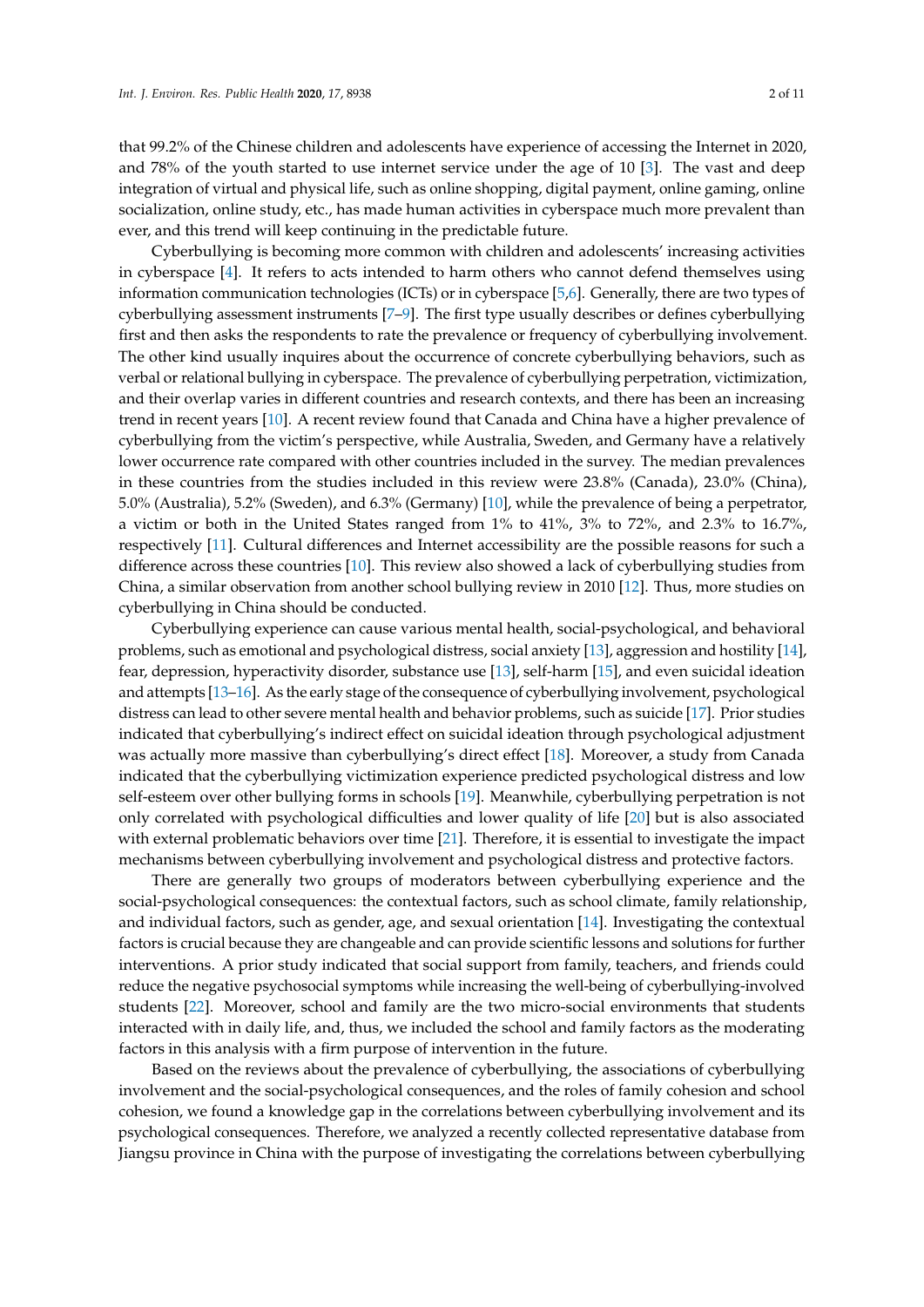involvement and one of the most common mental health issues—psychological distress—with a focus on the mitigating effects of family cohesion and school cohesion. We assumed that:

**Hypothesis 1a (H1a).** *Being a cyberbullying victim is correlated with a higher degree of psychological distress.*

**Hypothesis 1b (H1b).** *Being a cyberbullying perpetrator is also correlated with a higher degree of psychological distress.*

**Hypothesis 2a (H2a).** *Family cohesion can mitigate the impact of cyberbullying victimization on psychological distress.*

**Hypothesis 2b (H2b).** *Family cohesion can mitigate the impact of cyberbullying perpetration on psychological distress.*

**Hypothesis 3a (H3a).** *School cohesion can reduce the impact of cyberbullying victimization on psychological distress.*

**Hypothesis 3b (H3b).** *School cohesion can reduce the impact of cyberbullying perpetration on psychological distress.*

#### **2. Methods**

#### *2.1. Participants and Sampling*

Four thousand nine hundred seventy-eight (4978) adolescents from Jiangsu province, China, participated in this study between December 2019 and January 2020. A stratified sampling method was adopted in this survey. We first divided Jiangsu providence geographically into the north, central and south parts. The geographical variance also represents the economic differences within the province. One rural county and one urban county/district were randomly selected within each of the three geographical areas. One primary school, one middle school, and one high school were randomly selected within each county. Only students from grades four to six within the primary schools participated in the survey because we assumed that the youngers might be too young to understand our questions. Thus, children from grade four to grade six in primary schools, students of all grades in middle school and high school participated in the survey, representing the adolescents within Jiangsu province.

The survey was conducted through computer-assisted solutions. We developed and distributed our questionnaire through an online survey platform, WJX [\(www.wjx.cn\)](www.wjx.cn). Working closely with the local education administrative agencies and the schools, a link to our online questionnaire survey was distributed to the qualified candidates. The students can finish the self-reported survey either through a computer or smartphone, or electronic tablets. Students from the selected schools finished the survey using computers or tablets during their IT (information and technology) class in most of the participated schools. The first page of the questionnaire was displayed, and a student can finish it voluntarily and anonymously, and they can quit the survey at any time if they do not like it. The ethical research committee of Sichuan University approved the IRB (K2019067, 12 November 2019) for all data collection efforts targeting both parents, teachers, and students, and we only used the children's data in this paper.

#### *2.2. Measures*

Psychological distress: The psychological distress scale from the Psychological Well-Being and Distress Screener (PWDS) [\[23\]](#page-9-9) was used to measure adolescents' mental health status. The PWDS is a 10-item scale consisting of two five-item subscales, namely the psychological well-being scale and psychological distress scale. The PWDS was developed from prior measures of adolescents' mental health status in a large cross-countries study, the Health Behavior in School-Aged Children (HBSC), organized by the World Health Organization (WHO). The PWDS was initially tested in the United States by a sample of youth in Grades 5 to 10 [\[23\]](#page-9-9) and later expanded to other cultures, such as the Chinese [\[24\]](#page-9-10). The psychosocial distress scale consists of five items, inquiring about a respondent's feelings of psychological distress. The inquiries were, "Thinking about your last week, have you felt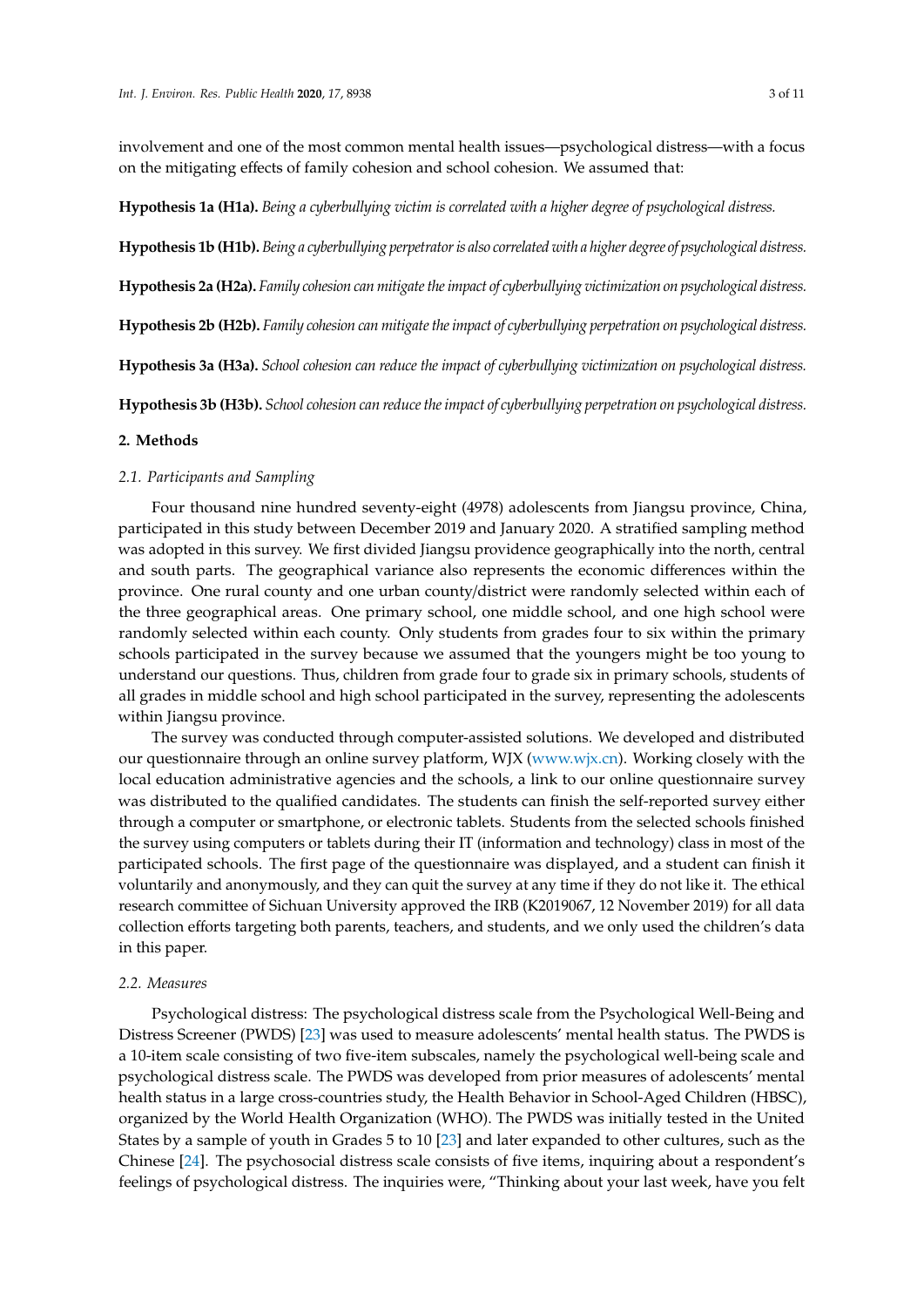...?" "How often have you had the following ... ". "sad" and "lonely" were the emotions for the last week, while "feeling low," "feeling nervous," and "feeling irritability or bad temper" was the feelings while "feeling"  $\sum_{n=1}^{\infty}$ for the last six months. The answers evaluating each of the feelings were "Never  $(1)$ ", "Rarely  $(2)$ ", "Sometimes  $(3)$ ", "Frequently  $(4)$ ," and "Always  $(5)$ ". The psychological distress scale's five items exhibited good measurement qualities and internal consistency with a Cronbach alpha test result of 0.760 in a Chinese sample from Hebei province [24]. In our study, the Cronbach alpha result was 0.8987, indicating very good internal consistency. The aggregation of the five items' scores was used as the psychological distress degree, ranging from 5 to 25, with a mean value of 11 and a standard deviation  $\alpha$  response and four cybers experience and four cybers proposed and  $\alpha$  and  $\alpha$  and  $\alpha$  and  $\alpha$  and  $\alpha$  and  $\alpha$  and  $\alpha$  and  $\alpha$  and  $\alpha$  and  $\alpha$  and  $\alpha$  and  $\alpha$  and  $\alpha$  and  $\alpha$  and  $\alpha$  and  $\alpha$  and  $\alpha$  an *Environ. Res. Public Health* 2020, 17, 8938<br>
<sup>27</sup> "How often have you had the following ... ". "sad" and "lonely" were the emotions for the last<br>
<sup>27</sup> "How often have you had the following ... ". "sad" and "lonely" were t  $\ldots$  from one that you had the following  $\ldots$  is sad and follery were the emotions for the fast cybers pace, based on measures used in the School Crime Supplement (SCS) of the National Crime Supplement (SCS First particular  $\mathbf{y}$  developed by the United States  $\mathbf{y}$  and  $\mathbf{y}$  and  $\mathbf{y}$  developed  $\mathbf{y}$  and  $\mathbf{y}$  and  $\mathbf{y}$  and  $\mathbf{y}$  and  $\mathbf{y}$  and  $\mathbf{y}$  and  $\mathbf{y}$  and  $\mathbf{y}$  and  $\mathbf{y}$  and  $\$  $(1a \nu \mathbf{e}^T)$ . While the cyberbully perpetration  $\mathbf{e}^T$  in the following in the following in the following in the following in the following in the following in the following in the following in the following in th  $\frac{1}{2}$  have veu had the following  $\frac{1}{2}$  investigated the students' in four types of the last chapter  $\alpha$  coling persons used the School Crime in the School Crime Supplement (School Crime School Crime School Crime School Crime School Crime School Crime School Crime School Crime School Crime School Crime School Cr x months. The answers evaluating each of the foolings were "Nover  $(1)$ " "Rarely  $(2)$ " (3)" "Frequently (4)" and "Always  $(5)$ ". The psychological distress scale's five items  $\alpha$  moseurement qualities and internal consistency with a Crophach alpha test result of  $\frac{1}{2}$  pose sample from Hebei province [24]. In our study the Cropbach alpha result was 0.8987  $\alpha$  about others, which consistency. The aggregation of the five items' scores was used as the information, photos or videos or  $\frac{1}{2}$  is  $\frac{1}{2}$  with a mean value of 11 and a standard deviation  $\mathbf{u}$  interactions in cybers pace. The cybers  $\mathbf{v}$  is defined by  $\mathbf{v}$  in  $\mathbf{v}$ 

of 4.35 (Table 1).<br>The cyberbullying investigated the students' involvement in four types of bullying behaviors in cyberspace, based on measures used in the School Crime Supplement (SCS) of the National Crime<br>Victimization Survey [25] developed by the United States' National Center for Education Statistics and Victimization Survey [25] developed by the United States' National Center for Education Statistics and in our prior studies [26–29]. The first one was, "insulating or laughing or mocking others through a mobile phone or in cyberspace, including the Wechat, Tik Tok, Tencent QQ, Weibo, or other social media platforms or apps." The second behavior was "spreading rumors or negative information<br>about others," while the third one was "violating other's privacy concerns by posting other's personal about others," while the third one was "violating other's privacy concerns by posting other's personal information, photos or videos online." The last one was "Excluding or isolating others in online information, photos or videos online." The last one was "Excluding or isolating others in online games or other social interactions in cyberspace." The cyberbullying victimization was obtained by the question "Have any of your classmates or peers engaged in the following behaviors to you in<br>last year?" while the cyberbullying perpetration question was "have you engaged in the following<br>behaviors to your peers or cl last year?" while the cyberbullying perpetration question was "have you engaged in the following behaviors to your peers or classmates in last year?". The original answers to each of the four behaviors described were "never," "rarely," "sometimes," and "often," and the "sometimes" and "often" choices were coded as one (involved in cyberbullying) while the "never" and "rarely" choices were coded as zero (not involved in cyberbullying) due to the repetitiveness definition of bullying [30]. If one respondent experienced any of the four cyberbullying behaviors proposed, he or she was defined as being a cyberbullying victim or cyberbullying perpetrator. Within the sample, 7.49% of the students<br>were self-reported cyberbullying victims, while 2.05% were self-reported cyberbullying perpetrators<br>(Table 1). were self-reported cyberbullying victims, while  $2.05\%$  were self-reported cyberbullying perpetrators  $(Table 1).$ described were "never," "rarely," "rarely," "rarely," "sometimes," "or "often," "or "often," "often," "often," "often," "often," "often," "often," "often," "often," "often," "often," "often," "often," "often," "often," "of  $\mu$  internal consistency of both measures. be cyberburing investigated the students involvement in lour types or buriying behaviors in  $c_{\rm b}$  $\frac{1}{2}$  or pullying investigated the students' involvement in four types of bullying behaviors in  $\alpha$  are  $\alpha$  on massures used in the School Crime Supplement  $(SCS)$  of the National Crime Survoy [25] developed by the United States' National Center for Education Statistics and  $\frac{d}{dx}$  and  $\frac{d}{dx}$ . The first one was "insulating or laughing or mocking others through  $c_n$  in  $\alpha$  bersenze including the Weshet.  $\overline{u}$  is Tarcent OO Weiberger were used code as zero (not involved as  $\mu$  involved in cyberbully interesting) due to the repetitive information of  $\mu$ . If  $\mu$  $\mu$  while the third one was "violating other's privacy concerns by posting other's personal  $\frac{1}{2}$  before a cyber and  $\frac{1}{2}$ . The last one was "Evoluting or isolating others in online,  $\alpha$  social interactions in experience." The experimitivity wictimization was obtained by  $^{\prime\prime}$ Have any of your alg  $\frac{1}{\sqrt{2}}$  the subgraph distribution appears the school contract three in the following  $\alpha$  is the point of the two  $r^{2\ell}$ . The original apovers to each of the four behaviors  $\alpha$ cohesions were interesting were teacher in and the "comptimer" and "often" choices  $\mathbf{r}$  $\alpha$  case (involved in arbeitallying) while the "never" and "rangly" choices were equal to  $\alpha$  $b_0$  to the repetitive state of the three statements about family  $a_0$ . If and require  $\alpha$  and  $\alpha$  the four appendix parameter proposed be or the use defined as  $\mu$  $\alpha$  where the school cohesion and  $\alpha$  cohesion and  $\alpha$  and  $\alpha$  is control cohesion screen school cohesion score rates  $\alpha$  $\begin{array}{cccc} 1 & 0 & 0 & 1 \end{array}$ 

<span id="page-3-0"></span>

| <b>Variables</b>                             | Frequency/Mean (SD) | Percent/Range |
|----------------------------------------------|---------------------|---------------|
| Dependent variable                           |                     |               |
| Psychological distress                       | 11 (4.35)           | $5 - 25$      |
| Independent variables                        |                     |               |
| Cyberbullying victimization (yes = $1$ ) $*$ | 373                 | 7.49          |
| Cyberbullying perpetration (yes = $1$ ) $*$  | 102                 | 2.05          |
| Family cohesion $+$                          | 12.82 (2.24)        | $3 - 15$      |
| School cohesion $+$                          | 8.46 (1.41)         | $2 - 10$      |
| Control variables                            |                     |               |
| Gender (male = $1$ ) $*$                     | 2561                | 51.45         |
| Boarding (yes=1) *                           | 1189                | 23.89         |
| Grade $+$                                    | 8.01(2.00)          | $4 - 11$      |
| Academic performance $+$                     | 3.40(0.99)          | $1 - 5$       |

Table 1. Descriptive analysis ( $N = 4978$ ).

 $\frac{1}{\pm}$   $\frac{1}{\pm}$   $\frac{1}{\pm}$   $\frac{1}{\pm}$   $\frac{1}{\pm}$   $\frac{1}{\pm}$   $\frac{1}{\pm}$   $\frac{1}{\pm}$   $\frac{1}{\pm}$   $\frac{1}{\pm}$   $\frac{1}{\pm}$   $\frac{1}{\pm}$   $\frac{1}{\pm}$   $\frac{1}{\pm}$   $\frac{1}{\pm}$   $\frac{1}{\pm}$   $\frac{1}{\pm}$   $\frac{1}{\pm}$   $\frac{1}{\pm}$   $\frac{1}{\pm}$  requency and percent were reported,  $+$  mean (standard deviation) and range were repo  $\begin{array}{|c|c|c|c|c|c|c|c|c|c|c|c|}\n\hline\n\text{S} & \text{S} & \text{S} & \text{S} & \text{S} & \text{S} & \text{S} & \text{S} & \text{S} & \text{S} & \text{S} & \text{S} & \text{S} & \text{S} & \text{S} & \text{S} & \text{S} & \text{S} & \text{S} & \text{S} & \text{S} & \text{S} & \text{S} & \text{S} & \text{S} & \text{S} & \text{S} & \text{S} & \text{S} & \text{S} & \text{S$ Note:  $\ast$  frequency and percent were reported,  $+$  mean (standard deviation) and range were reported.

ion was measured by two items, while three items captured the fa All items were measured by five-point Likert scales. The two questions about school cohesions were  $G_{\rm eff}$   $=$  1)  $\pm$  2561  $\pm$  2561  $\pm$  2561  $\pm$  2561  $\pm$  2561  $\pm$  3561  $\pm$  3561  $\pm$  3561  $\pm$  3561  $\pm$ The school cohesion was measured by two items, while three items captured the family cohesion. Led by inverpoint Eikert searcs. The two questions about sendor concisions were<br>hip with your teacher?" and "how is your relationship with your classmates?" "how is your relationship with your teacher?" and "how is your relationship with your classmates?" and the answers ranged from one to five, representing the meanings from "very bad  $(1)$ " to "very good (5)". The three statements about family cohesion were "how is your relationship with your parents?", "do you like to share your thoughts and feelings with your parents?" and "do you like to stay with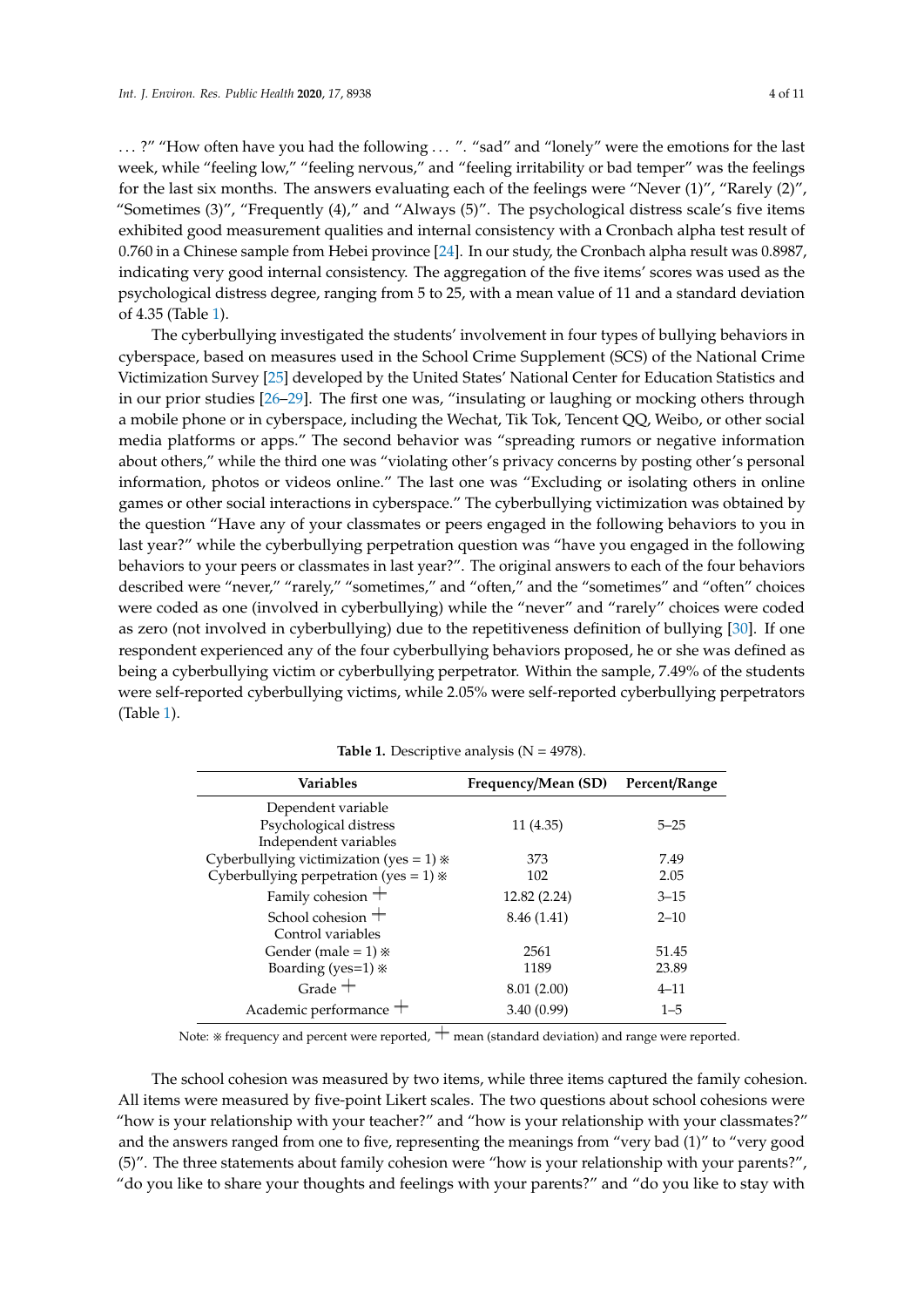your family?". The sum of the items within each category was used to score the school cohesion and family cohesion. The school cohesion score ranged from 2 to 10, with a mean value of 8.46 and a standard deviation of 1.41, while the family cohesion degree was 12.82 on average, ranging from 3 to 15 (Table [1\)](#page-3-0). The Cronbach's alpha test results of the family cohesion indicator and the school cohesion indicator were 0.8352 and 0.7789, respectively, indicating good internal consistency of both measures.

Gender, grade, whether being in a boarding school, and academic performance were included as control variables. Within the 4,978 students, 51.45% of them were boys, 23.89% of them living in school during weekdays, and with an average self-evaluated academic performance of 3.40 ranging from one to five (Table [1\)](#page-3-0).

### *2.3. Analysis Strategy*

We firstly reported the descriptive analysis results in Table [1.](#page-3-0) The correlations between the cyberbullying involvement (being a victim and being a perpetrator) and the psychological distress were analyzed using Ordinary Least Squares (OLS) regressions. Both the adjusted and unadjusted results were reported. The moderating effects of family cohesion and school cohesion were tested in the models using interactive variables. All analyses were conducted by the statistical software Stata 15.1 (StataCorp LLC, College Station, TX, USA).

## **3. Results**

The correlations between cyberbullying involvement and psychological distress were analyzed using Ordinary Least Square (OLS) regressions. The unadjusted models of cyberbullying victimization and cyberbullying perpetration had adjusted  $\mathbb{R}^2$  0.064 and 0.012, respectively. When the family cohesion and school cohesion indicators were included, the adjusted  $\mathbb{R}^2$  increased to 0.264 (victim model) and 0.247 (perpetrator model). The full cyberbullying victimization model's explanation power, including all independent variables, control variables, and interactive variables, was 0.286, while the same parameter for the cyberbullying perpetration full model was 0.268. The associations between cyberbullying victimization and psychological distress were reported in Table [2,](#page-5-0) while the correlations between cyberbullying perpetration and psychological distress were presented in Table [3.](#page-6-0) The moderating effects of family cohesion on cyberbullying involvement's impact on psychological distress were represented in Figure [1.](#page-6-1)

# *3.1. Cyberbullying Victimization and Psychological Distress*

Being cyberbullied is significantly and positively correlated with psychological distress (Table [2\)](#page-5-0). In the model that only included the cyberbullying victim, the victim had a 4.19 (*p* < 0.001) higher distress score than the non-victims. Both the family cohesion and school cohesion's protective roles were identified when they were included in the model, even when the gender, grade, boarding school status, and academic performance variables were controlled. However, when the family cohesion and victim, school cohesion, and victim interactive variables were included, only the family cohesion and victim's interaction was significant. This means that family cohesion did reduce the impact of being cyberbullied on psychological distress, while school cohesion did not, although both variables played significant protective roles in reducing psychological distress. Moreover, when the family cohesion, the school cohesion, the interactive variables, and the control variables were included (model 4), the effect of being a cyberbullying victim on psychological distress was not significant anymore.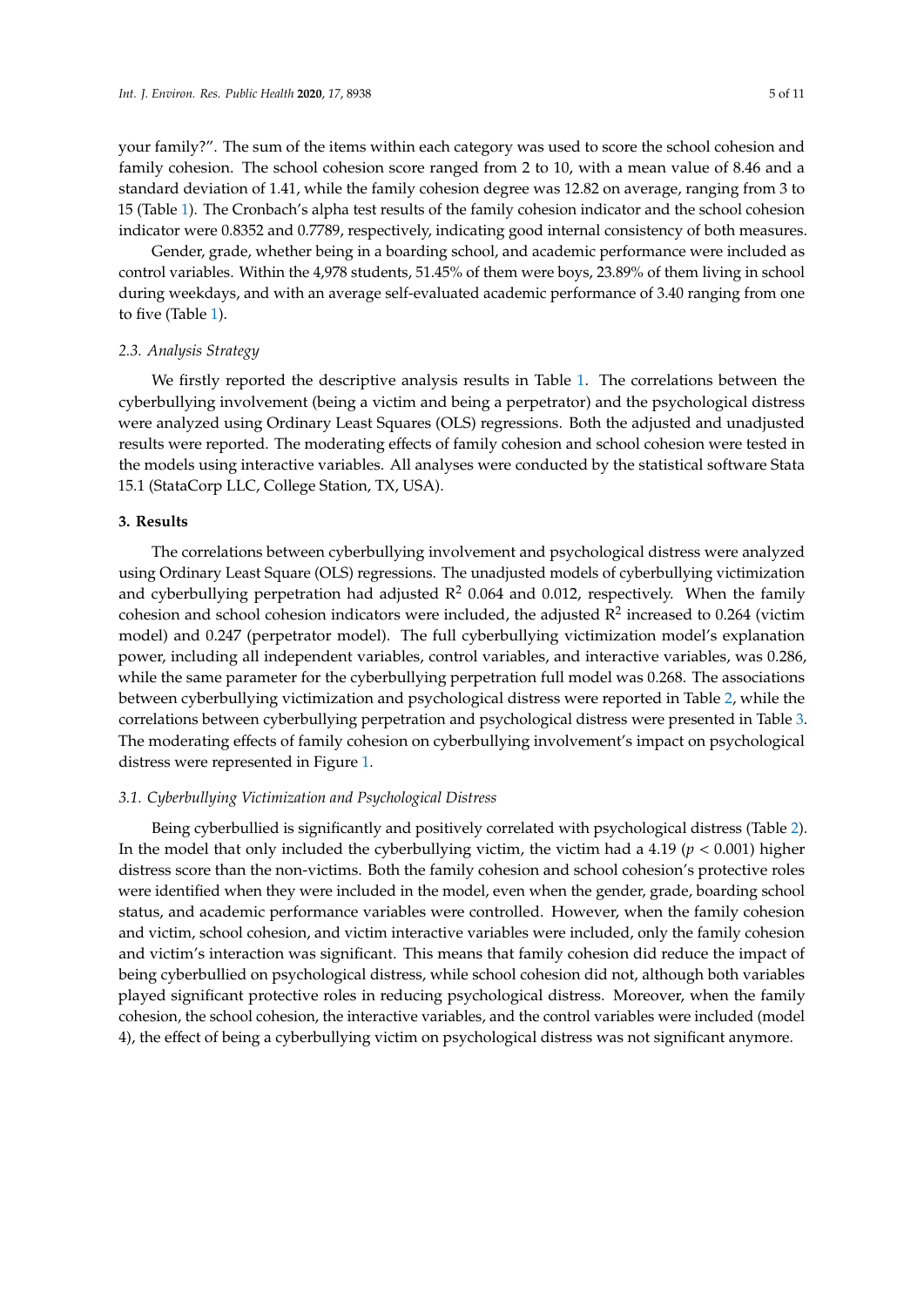<span id="page-5-0"></span>

|                                                                                              |                      | <b>Psychological Distress</b> |                                   |                       |  |  |  |
|----------------------------------------------------------------------------------------------|----------------------|-------------------------------|-----------------------------------|-----------------------|--|--|--|
|                                                                                              | Model 1              | Model 2                       | Model 3                           | Model 4               |  |  |  |
| Cyberbullying victim                                                                         | $4.19***$<br>(0.23)  | $2.38***$<br>(0.21)           | $2.36***$<br>(0.20)               | $-0.93$<br>(1.21)     |  |  |  |
| Family cohesion                                                                              |                      | $-0.52$ ***<br>(0.03)         | $-0.51$ ***<br>(0.03)             | $-0.54$ ***<br>(0.03) |  |  |  |
| School cohesion                                                                              |                      | (0.04)                        | $-0.83$ *** $-0.72$ ***<br>(0.04) | $-0.72$ ***<br>(0.05) |  |  |  |
| Family cohesion interacting with cyberbullying victimization<br>Family cohesion # non-victim |                      |                               |                                   | 0.00                  |  |  |  |
| Family cohesion # Victim                                                                     |                      |                               |                                   | $0.24$ **<br>(0.08)   |  |  |  |
| School cohesion interacting with cyberbullying victimization<br>School cohesion # non-victim |                      |                               |                                   | 0.00                  |  |  |  |
| School cohesion # Victim                                                                     |                      |                               |                                   | 0.08<br>(0.15)        |  |  |  |
| Gender (male)                                                                                |                      |                               | $0.79***$<br>(0.10)               | $-0.79$ ***<br>(0.10) |  |  |  |
| Grade                                                                                        |                      |                               | $0.19***$<br>(0.03)               | $0.19***$<br>(0.03)   |  |  |  |
| Boarding (yes)                                                                               |                      |                               | 0.24<br>(0.14)                    | 0.25<br>(0.14)        |  |  |  |
| Academic performance                                                                         |                      |                               | $-0.22$ ***<br>(0.06)             | $-0.21$ ***<br>(0.06) |  |  |  |
| Constant                                                                                     | $10.68***$<br>(0.06) | $24.55$ ***<br>(0.38)         | 23.59 ***<br>(0.44)               | 23.95 ***<br>(0.45)   |  |  |  |
| Adjusted. $R^2$                                                                              | 0.064                | 0.264                         | 0.284                             | 0.286                 |  |  |  |

**Table 2.** Cyberbullying victimization and psychological distress with moderating effects.

Note: # means interaction; Beta value reported; Standard errors in parentheses; \*\* *p* < 0.01, \*\*\* *p* < 0.001.

#### *3.2. Cyberbullying Perpetration and Psychological Distress*

As shown in Table [3,](#page-6-0) being a cyberbullying perpetrator had a significantly higher degree of psychological distress as well, and this effect remained significant when the control variables and the two cohesion variables were included. However, it changed to non-significant when the interactive variables between being a perpetrator and cohesions were included. In the unadjusted model, the cyberbullying perpetrator had a 3.38 (*p* < 0.001) higher degree of distress than the non-perpetrators, but this effect reduced to 1.43 (*p* < 0.001) when the family cohesion and school cohesion were included and then increased to 1.51 ( $p < 0.001$ ) when the controlled variables were included. Similar to the correlation patterns between cyberbullying victimization and distress, the cyberbullying perpetration's impact on psychological distress became non-significant when we included the interactions.

#### *3.3. The Moderating E*ff*ects of Family Cohesion*

As revealed in Tables [2](#page-5-0) and [3,](#page-6-0) we included two interactions in the analysis, but only the family cohesion exhibited the moderating effects between the cyberbullying involvement and psychological distress. The moderating effects of family cohesion were demonstrated in Figure [1.](#page-6-1) Overall, family cohesion reduced both the being cyberbullied and cyberbully others' effects on psychological distress, and this protective effect was higher for being bullied. In contrast, the school cohesion's moderating effect was not supported in the analysis. Moreover, in both full models, including the control variables and the interactions, the correlations between cyberbullying involvement (both being a victim and being a perpetrator) and psychological distress were surmised. Further, the mitigating effect on psychological distress from family cohesion was more substantial for being a cyberbullying victim than being a cyberbullying perpetrator, as shown by the slopes in Figure [1.](#page-6-1)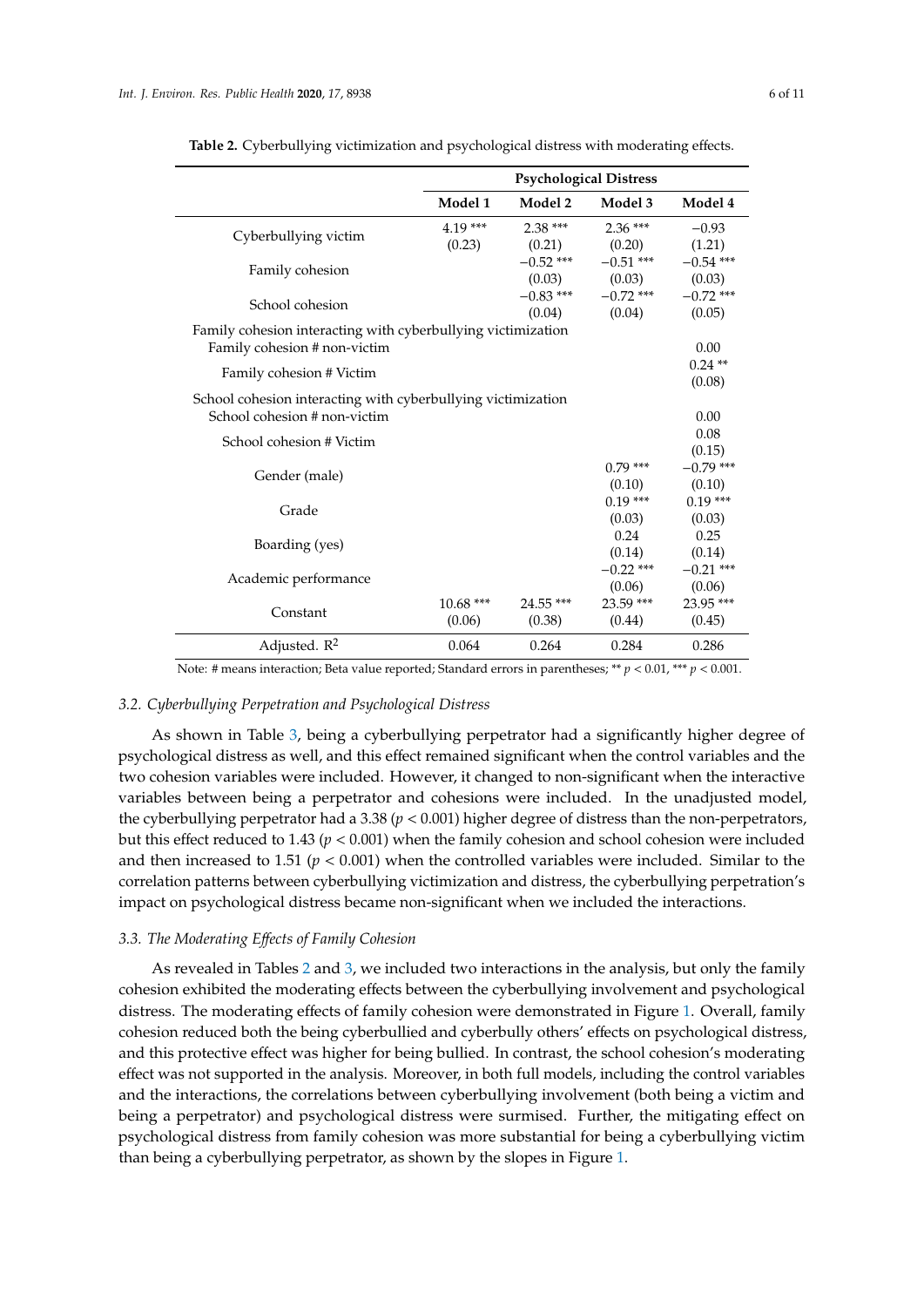<span id="page-6-0"></span>

| Cyberbullying perpetrator<br>Family cohesion<br>School cohesion<br>Family cohesion interacting with cyberbullying perpetration | Model 1<br>$3.38***$<br>(0.43) | Model 2<br>$1.43***$<br>(0.38)<br>(0.04) | Model 3<br>$1.51***$<br>(0.38)<br>$-0.56$ *** $-0.54$ ***<br>$(0.03)$ $(0.03)$<br>$-0.88$ *** $-0.77$ ***<br>(0.05) | Model 4<br>0.61<br>(2.03)<br>$-0.55$ ***<br>(0.03)<br>$-0.76$ *** |
|--------------------------------------------------------------------------------------------------------------------------------|--------------------------------|------------------------------------------|---------------------------------------------------------------------------------------------------------------------|-------------------------------------------------------------------|
|                                                                                                                                |                                |                                          |                                                                                                                     |                                                                   |
|                                                                                                                                |                                |                                          |                                                                                                                     |                                                                   |
|                                                                                                                                |                                |                                          |                                                                                                                     |                                                                   |
|                                                                                                                                |                                |                                          |                                                                                                                     |                                                                   |
|                                                                                                                                |                                |                                          |                                                                                                                     |                                                                   |
|                                                                                                                                |                                |                                          |                                                                                                                     |                                                                   |
|                                                                                                                                |                                |                                          |                                                                                                                     | (0.05)                                                            |
|                                                                                                                                |                                |                                          |                                                                                                                     |                                                                   |
| Family cohesion # non-perpetrator                                                                                              |                                |                                          |                                                                                                                     | 0.00                                                              |
| Family cohesion # perpetrator                                                                                                  |                                |                                          |                                                                                                                     | $0.32*$                                                           |
|                                                                                                                                |                                |                                          |                                                                                                                     | (0.15)                                                            |
| School cohesion interacting with cyberbullying perpetration                                                                    |                                |                                          |                                                                                                                     |                                                                   |
| School cohesion # non-perpetrator                                                                                              |                                |                                          |                                                                                                                     | 0.00                                                              |
| School cohesion # perpetrator                                                                                                  |                                |                                          |                                                                                                                     | $-0.35$                                                           |
| Gender (male)                                                                                                                  |                                |                                          |                                                                                                                     | (0.29)                                                            |
|                                                                                                                                |                                |                                          | $-0.80$ ***                                                                                                         | $-0.80$ ***                                                       |
|                                                                                                                                |                                |                                          | (0.11)                                                                                                              | (0.11)                                                            |
| Grade                                                                                                                          |                                |                                          | $0.20***$                                                                                                           | $0.20***$                                                         |
|                                                                                                                                |                                |                                          | (0.03)                                                                                                              | (0.03)                                                            |
| Boarding (yes)                                                                                                                 |                                |                                          | 0.22                                                                                                                | 0.22                                                              |
|                                                                                                                                |                                |                                          | (0.14)                                                                                                              | (0.14)                                                            |
| Academic performance<br>Constant                                                                                               |                                |                                          | $-0.21$ ***                                                                                                         | $-0.21$ ***                                                       |
|                                                                                                                                |                                |                                          | (0.06)                                                                                                              | (0.06)                                                            |
|                                                                                                                                | $10.93***$                     | 25.54 ***                                | $24.49***$                                                                                                          | 24.56 ***                                                         |
|                                                                                                                                | (0.06)                         | (0.38)                                   | (0.43)                                                                                                              | (0.44)                                                            |
| Adjusted. $R^2$                                                                                                                | 0.012                          | 0.247                                    | 0.267                                                                                                               | 0.268                                                             |

**Table 3.** Cyberbullying perpetration and psychological distress: the moderating effects.

Note: # means interaction; Beta value reported; Standard errors in parentheses; \*  $p < 0.05$ , \*\*\*  $p < 0.001$ .

<span id="page-6-1"></span>

**Figure 1.** The moderating effects of family cohesion.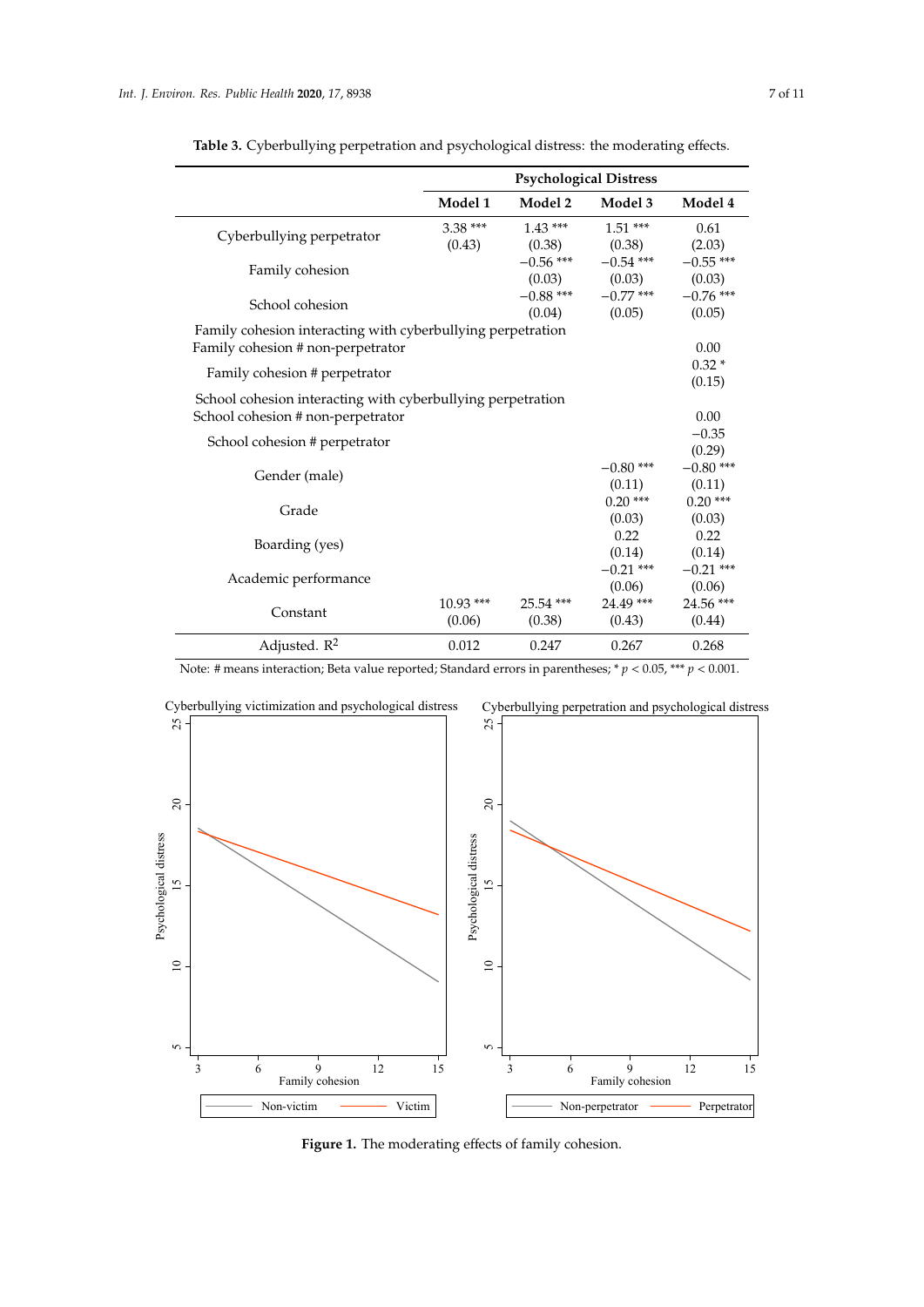Besides, boys had lower psychological distress than girls, and students in higher grades tended to have higher degrees of distress. With good academic performance, a student would have a lower degree of psychological distress.

#### **4. Discussion**

In this study, we employed a representative sample of children and adolescents from Jiangsu Province, China, to investigate the correlations between cyberbullying involvement and psychological distress, with an additional purpose to explore the moderating effects of family cohesion and school cohesion. This study can contribute to the current knowledge of cyberbullying in the following ways.

First, we found cyberbullying involvement, either being a victim or being a perpetrator, predicts a higher degree of psychological distress, and the effect of being a victim is higher when the moderation effects are not considered; thus, the research hypothesis one is partially supported. The self-reported cyberbullying perpetration of our study is 2.05%, while the victimization is 7.49%, much lower than the prevalence of a survey from Henan, Chongqing, and Zhejiang, which identified 31.4% (1170) students as victims, and 16.6% as perpetrators [\[31\]](#page-9-15), while similar to another study's victimization rate as 9.5% [\[32\]](#page-9-16). Consistent with most of the prior studies linking the cyberbullying experience with psychological problems, both being a victim and being a perpetrator have higher degrees or larger probability of developing psychological distress or other problems.

However, both the cyberbullying involvements' impacts on psychological distress become non-significant when the family cohesion, school cohesion, and the interactions with cyberbullying are included. Family cohesion and school cohesion have played two roles. First, both of them are protective factors of psychological distress. Individual, peer relationships, family, school, and community factors, are potential protective factors against the involvement of bullying and cyberbullying, as well as their potential sociopsychology consequences [\[22](#page-9-8)[,33\]](#page-9-17). There are at least three ways of keeping children and adolescents away from cyberbullying from the intervention and risk prevention perspective. First, keep them away from internet access [\[33\]](#page-9-17), which is obviously unrealistic for generation Z, who grew up with the Internet, and this strategy's adverse side effects can be much larger than the potential cyberbullying in general. The best option is to restrict the cyberbullying before it happens, while another option is to provide support for those involved in cyberbullying, and studies regarding the benefits of the interventions to increase support are needed in the future.

Our analysis focuses on discovering the potential intervention stages by finding the impact mechanism between cyberbullying involvement and psychological distress. This analysis demonstrates that only family cohesion mitigated (moderated) the impact of cyberbullying on psychological distress, while the school cohesion's moderating effect is not significant, and thus hypothesis two is supported, while hypothesis three is rejected. Although the school climate is vital for bullying prevention [\[28\]](#page-9-18), the family factors seem more important for psychological support for a cyberbullying involvement [\[22](#page-9-8)[,34,](#page-9-19)[35\]](#page-10-0). Compared with traditional bullying, the impact of cyberbullying may be more invisible since it does not cause immediate physical harm. Moreover, most schools at pre-college level have regulations on cellphone use and internet access during school time. Thus, the interventions for mitigating cyberbullying and the related psychological consequences should focus on the family.

It should be noted that our study has at least two limitations. First, it only covered a representative sample from one province in China, and thus the conclusions cannot be extended to all Chinese children and adolescents, since China is such a big country with different cultures. Prior school bullying studies have indicated the geographical differences in bullying prevalence [\[26,](#page-9-12)[28,](#page-9-18)[36\]](#page-10-1). Second, the inevitable cross-sectional nature of this study cannot really generate causal relationships between cyberbullying involvement and the occurrence of psychological distress. Therefore, cyberbullying studies covering a representative sample of youth in China and longitudinal studies should be conducted to understand the causal mechanisms between cyberbullying involvement and social-psychological and behavioral problems.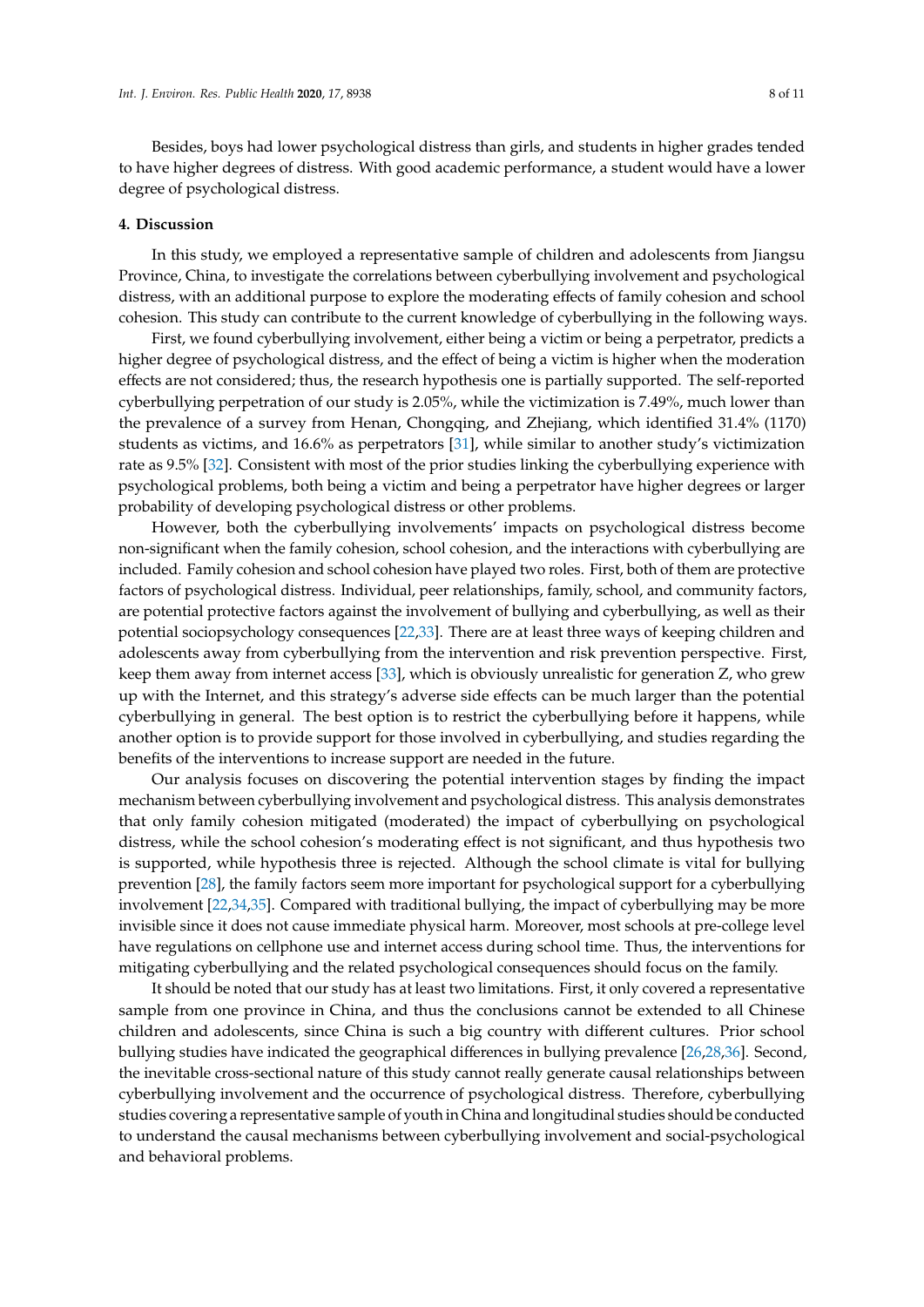### **5. Conclusions**

We investigated the correlations between cyberbullying involvement and psychological distress among Chinese children and adolescents using a representative sample from Jiangsu province in China, and aimed to examine the moderating effects of family cohesion and school cohesion. Overall, involvement in cyberbullying, either as a victim or perpetrator, was associated with a higher degree of psychological distress, and the effect of being bullied was higher. Both family cohesion and school cohesion played protective roles in reducing distress. Nevertheless, only family cohesion can reduce the impact of cyberbullying involvement on psychological distress (moderating effect), and this reduction was more remarkable for cyberbullied victims than cyberbullying perpetrators. Besides, students in higher grades had higher distress degrees, while the male students and those with good academic performance had lower degrees of psychological distress compared with their counterparts.

**Author Contributions:** Conceptualization, Z.B.; methodology, X.Z.; formal analysis, X.Z.; resources, Z.B.; writing—original draft preparation, X.Z.; writing—review and editing, Z.H.; funding acquisition, Z.H. All authors have read and agreed to the published version of the manuscript.

**Funding:** This research was funded by National Social Science Foundation of China, grant number AFA190009.

**Acknowledgments:** We appreciate the student's and teachers' help from our surveyed schools and the coordination effort of the Jiangsu Institute of Education Science.

**Conflicts of Interest:** The authors declare no conflict of interest.

#### **References**

- <span id="page-8-0"></span>1. Tokunaga, R.S. Following you home from school: A critical review and synthesis of research on cyberbullying victimization. *Comput. Hum. Behav.* **2010**, *26*, 277–287. [\[CrossRef\]](http://dx.doi.org/10.1016/j.chb.2009.11.014)
- <span id="page-8-1"></span>2. China Internet Network Information Center. *The 46th China Statistical Report on Internet Development*; China Internet Network Information Center: Beijing, China, 2020.
- <span id="page-8-2"></span>3. Ji, W.; Shen, J. (Eds.) *Annual Report on the Internet Use of Chinese Youth*; Social Science Academic Press: Beijing, China, 2020.
- <span id="page-8-3"></span>4. Patchin, J.W. School Bullying Rates Increase by 35% from 2016 to 2019. Available online: https://[cyberbullying.](https://cyberbullying.org/school-bullying-rates-increase-by-35-from-2016-to-2019) org/[school-bullying-rates-increase-by-35-from-2016-to-2019](https://cyberbullying.org/school-bullying-rates-increase-by-35-from-2016-to-2019) (accessed on 15 October 2019).
- <span id="page-8-4"></span>5. Langos, C. Cyberbullying: The Challenge to Define. *Cyberpsychol. Behav. Soc. Netw.* **2012**, *15*, 285–289. [\[CrossRef\]](http://dx.doi.org/10.1089/cyber.2011.0588) [\[PubMed\]](http://www.ncbi.nlm.nih.gov/pubmed/22703033)
- <span id="page-8-5"></span>6. Ansary, N.S. Cyberbullying: Concepts, theories, and correlates informing evidence-based best practices for prevention. *Aggress. Violent Behav.* **2020**, *50*, 101343. [\[CrossRef\]](http://dx.doi.org/10.1016/j.avb.2019.101343)
- <span id="page-8-6"></span>7. Berne, S.; Frisén, A.; Schultze-Krumbholz, A.; Scheithauer, H.; Naruskov, K.; Luik, P.; Katzer, C.; Erentaite, R.; Zukauskiene, R. Cyberbullying assessment instruments: A systematic review. *Aggress. Violent Behav.* **2013**, *18*, 320–334. [\[CrossRef\]](http://dx.doi.org/10.1016/j.avb.2012.11.022)
- 8. Chun, J.; Lee, J.; Kim, J.; Lee, S. An international systematic review of cyberbullying measurements. *Comput. Hum. Behav.* **2020**, *113*, 106485. [\[CrossRef\]](http://dx.doi.org/10.1016/j.chb.2020.106485)
- <span id="page-8-7"></span>9. Vivolo-Kantor, A.M.; Martell, B.N.; Holland, K.M.; Westby, R. A systematic review and content analysis of bullying and cyber-bullying measurement strategies. *Aggress. Violent Behav.* **2014**, *19*, 423–434. [\[CrossRef\]](http://dx.doi.org/10.1016/j.avb.2014.06.008)
- <span id="page-8-8"></span>10. Brochado, S.; Soares, S.; Fraga, S. A Scoping Review on Studies of Cyberbullying Prevalence among Adolescents. *Trauma Violence Abus.* **2017**, *18*, 523–532. [\[CrossRef\]](http://dx.doi.org/10.1177/1524838016641668)
- <span id="page-8-9"></span>11. Selkie, E.M.; Fales, J.L.; Moreno, M.A. Cyberbullying Prevalence Among US Middle and High School-Aged Adolescents: A Systematic Review and Quality Assessment. *J. Adolesc. Health* **2016**, *58*, 125–133. [\[CrossRef\]](http://dx.doi.org/10.1016/j.jadohealth.2015.09.026)
- <span id="page-8-10"></span>12. Chan, H.C.; Wong, D.S.W. Traditional school bullying and cyberbullying in Chinese societies: Prevalence and a review of the whole-school intervention approach. *Aggress. Violent Behav.* **2015**, *23*, 98–108. [\[CrossRef\]](http://dx.doi.org/10.1016/j.avb.2015.05.010)
- <span id="page-8-11"></span>13. Bottino, S.M.B.; Bottino, C.M.C.; Regina, C.G.; Correia, A.V.L.; Ribeiro, W.S.; Bottino, S.M.B.; Bottino, C.M.C.; Regina, C.G.; Correia, A.V.L.; Ribeiro, W.S. Cyberbullying and adolescent mental health: Systematic review. *Cad. Saúde Pública* **2015**, *31*, 463–475. [\[CrossRef\]](http://dx.doi.org/10.1590/0102-311x00036114)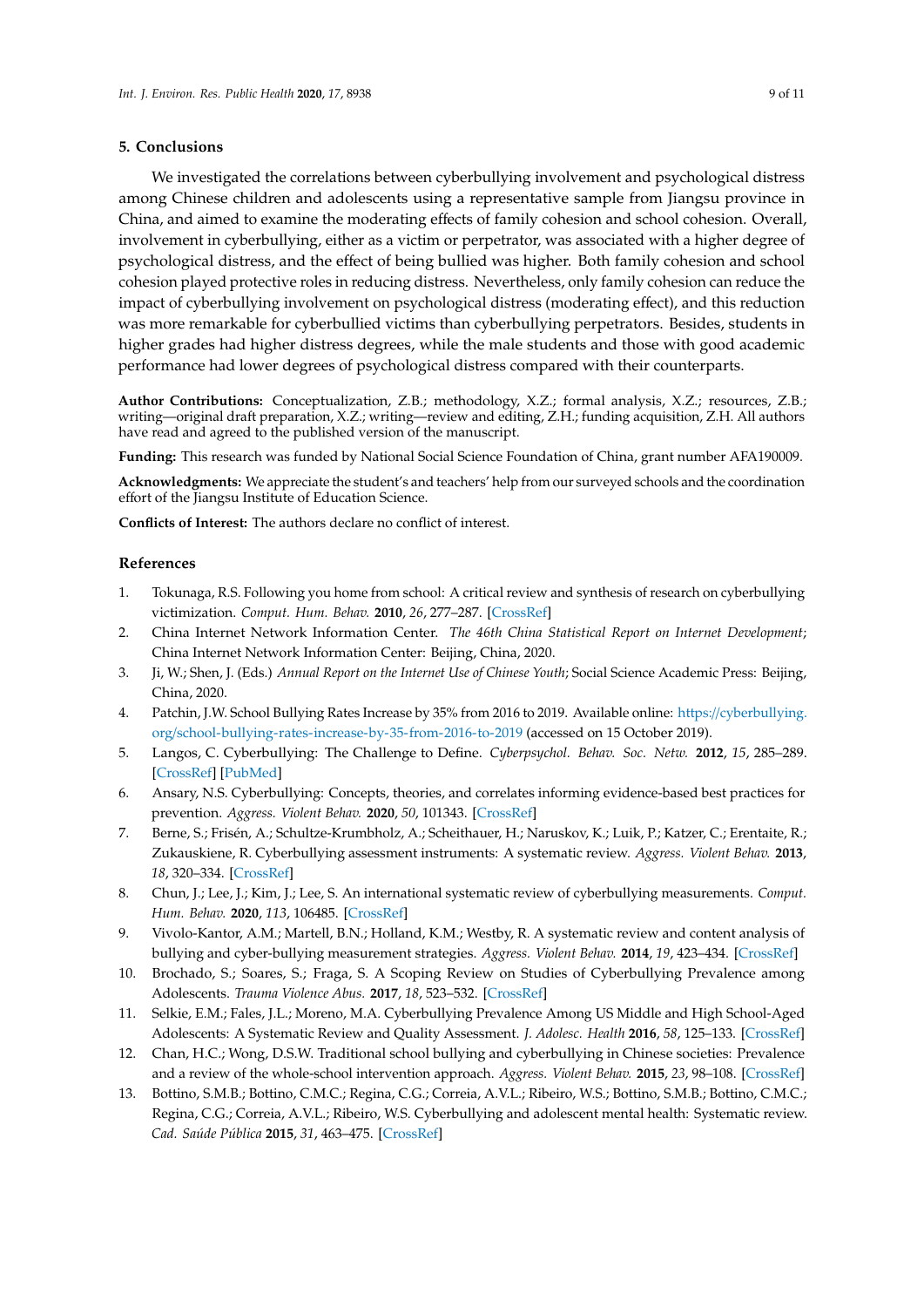- <span id="page-9-0"></span>14. Kwan, I.; Dickson, K.; Richardson, M.; MacDowall, W.; Burchett, H.; Stansfield, C.; Brunton, G.; Sutcliffe, K.; Thomas, J. Cyberbullying and Children and Young People's Mental Health: A Systematic Map of Systematic Reviews. *Cyberpsychol. Behav. Soc. Netw.* **2020**, *23*, 72–82. [\[CrossRef\]](http://dx.doi.org/10.1089/cyber.2019.0370) [\[PubMed\]](http://www.ncbi.nlm.nih.gov/pubmed/31977251)
- <span id="page-9-1"></span>15. John, A.; Glendenning, A.C.; Marchant, A.; Montgomery, P.; Stewart, A.; Wood, S.; Lloyd, K.; Hawton, K. Self-Harm, Suicidal Behaviours, and Cyberbullying in Children and Young People: Systematic Review. *J. Med. Internet Res.* **2018**, *20*, e129. [\[CrossRef\]](http://dx.doi.org/10.2196/jmir.9044) [\[PubMed\]](http://www.ncbi.nlm.nih.gov/pubmed/29674305)
- <span id="page-9-2"></span>16. Han, Z.; Fu, M.; Liu, C.; Guo, J. Bullying and Suicidality in Urban Chinese Youth: The Role of Teacher–Student Relationships. *Cyberpsychol. Behav. Soc. Netw.* **2018**, *21*, 287–293. [\[CrossRef\]](http://dx.doi.org/10.1089/cyber.2017.0484) [\[PubMed\]](http://www.ncbi.nlm.nih.gov/pubmed/29762059)
- <span id="page-9-3"></span>17. Schneider, S.K.; O'Donnell, L.; Stueve, A.; Coulter, R.W.S. Cyberbullying, School Bullying, and Psychological Distress: A Regional Census of High School Students. *Am. J. Public Health* **2011**, *102*, 171–177. [\[CrossRef\]](http://dx.doi.org/10.2105/AJPH.2011.300308)
- <span id="page-9-4"></span>18. Iranzo, B.; Buelga, S.; Cava, M.-J.; Ortega-Barón, J. Cyberbullying, Psychosocial Adjustment, and Suicidal Ideation in Adolescence. *Psychosoc. Interv.* **2019**, *28*, 75–81. [\[CrossRef\]](http://dx.doi.org/10.5093/pi2019a5)
- <span id="page-9-5"></span>19. Cénat, J.M.; Hébert, M.; Blais, M.; Lavoie, F.; Guerrier, M.; Derivois, D. Cyberbullying, psychological distress and self-esteem among youth in Quebec schools. *J. A*ff*ect. Disord.* **2014**, *169*, 7–9. [\[CrossRef\]](http://dx.doi.org/10.1016/j.jad.2014.07.019)
- <span id="page-9-6"></span>20. Fletcher, A.; Fitzgerald-Yau, N.; Jones, R.; Allen, E.; Viner, R.M.; Bonell, C. Brief report: Cyberbullying perpetration and its associations with socio-demographics, aggressive behaviour at school, and mental health outcomes. *J. Adolesc.* **2014**, *37*, 1393–1398. [\[CrossRef\]](http://dx.doi.org/10.1016/j.adolescence.2014.10.005)
- <span id="page-9-7"></span>21. Marciano, L.; Schulz, P.J.; Camerini, A.-L. Cyberbullying Perpetration and Victimization in Youth: A Meta-Analysis of Longitudinal Studies. *J. Comput. Mediat. Commun.* **2020**, *25*, 163–181. [\[CrossRef\]](http://dx.doi.org/10.1093/jcmc/zmz031)
- <span id="page-9-8"></span>22. Hellfeldt, K.; Lopez-Romero, L.; Andershed, H. Cyberbullying and Psychological Well-being in Young Adolescence: The Potential Protective Mediation Effects of Social Support from Family, Friends, and Teachers. *Int. J. Environ. Res. Public Health* **2020**, *17*, 45. [\[CrossRef\]](http://dx.doi.org/10.3390/ijerph17010045)
- <span id="page-9-9"></span>23. Renshaw, T.L.; Bolognino, S.J. Psychometrics of the Psychological Wellbeing and Distress Screener: A Brief Measure of Youth's Bidimensional Mental Health. *Assess. E*ff*. Interv.* **2017**, *42*, 160–167. [\[CrossRef\]](http://dx.doi.org/10.1177/1534508416678970)
- <span id="page-9-10"></span>24. Jiang, S. Psychological well-being and distress in adolescents: An investigation into associations with poverty, peer victimization, and self-esteem. *Child. Youth Serv. Rev.* **2020**, *111*, 104824. [\[CrossRef\]](http://dx.doi.org/10.1016/j.childyouth.2020.104824)
- <span id="page-9-11"></span>25. Lessne, D.; Yanez, C. *Student Reports of Bullying: Results from the 2015 School Crime Supplement to the National Crime Victimization Survey*; US Department of Education National Center for Education Statistics: Washington, DC, USA, 2016.
- <span id="page-9-12"></span>26. Chai, L.; Xue, J.; Han, Z. School bullying victimization and self-rated health and life satisfaction: The gendered buffering effect of educational expectations. *Child. Youth Serv. Rev.* **2020**, *116*, 105252. [\[CrossRef\]](http://dx.doi.org/10.1016/j.childyouth.2020.105252)
- 27. Chai, L.; Xue, J.; Han, Z. School bullying victimization and self-rated health and life satisfaction: The mediating effect of relationships with parents, teachers, and peers. *Child. Youth Serv. Rev.* **2020**, *117*, 105281. [\[CrossRef\]](http://dx.doi.org/10.1016/j.childyouth.2020.105281)
- <span id="page-9-18"></span>28. Han, Z.; Zhang, G.; Zhang, H. School Bullying in Urban China: Prevalence and Correlation with School Climate. *Int. J. Environ. Res. Public Health* **2017**, *14*, 1116. [\[CrossRef\]](http://dx.doi.org/10.3390/ijerph14101116) [\[PubMed\]](http://www.ncbi.nlm.nih.gov/pubmed/28946682)
- <span id="page-9-13"></span>29. Hu, R.; Xue, J.; Han, Z. School bullying victimization and perpetration among Chinese adolescents: A latent class approach. *Child. Youth Serv. Rev.* **2020**, 105709. [\[CrossRef\]](http://dx.doi.org/10.1016/j.childyouth.2020.105709)
- <span id="page-9-14"></span>30. Olweus, D. School Bullying: Development and Some Important Challenges. *Annu. Rev. Clin. Psychol.* **2013**, *9*, 751–780. [\[CrossRef\]](http://dx.doi.org/10.1146/annurev-clinpsy-050212-185516)
- <span id="page-9-15"></span>31. Li, J.; Sidibe, A.M.; Shen, X.; Hesketh, T. Incidence, risk factors and psychosomatic symptoms for traditional bullying and cyberbullying in Chinese adolescents. *Child. Youth Serv. Rev.* **2019**, *107*, 104511. [\[CrossRef\]](http://dx.doi.org/10.1016/j.childyouth.2019.104511)
- <span id="page-9-16"></span>32. Peng, Z.; Klomek, A.B.; Li, L.; Su, X.; Sillanmaki, L.; Chudal, R.; Sourander, A. Associations between Chinese adolescents subjected to traditional and cyber bullying and suicidal ideation, self-harm and suicide attempts. *BMC Psychiatry* **2019**, *19*, 324. [\[CrossRef\]](http://dx.doi.org/10.1186/s12888-019-2319-9)
- <span id="page-9-17"></span>33. Zych, I.; Farrington, D.P.; Ttofi, M.M. Protective factors against bullying and cyberbullying: A systematic review of meta-analyses. *Aggress. Violent Behav.* **2019**, *45*, 4–19. [\[CrossRef\]](http://dx.doi.org/10.1016/j.avb.2018.06.008)
- <span id="page-9-19"></span>34. Romero-Abrio, A.; Martínez-Ferrer, B.; Musitu-Ferrer, D.; León-Moreno, C.; Villarreal-González, M.E.; Callejas-Jerónimo, J.E. Family Communication Problems, Psychosocial Adjustment and Cyberbullying. *Int. J. Environ. Res. Public Health* **2019**, *16*, 2417. [\[CrossRef\]](http://dx.doi.org/10.3390/ijerph16132417)